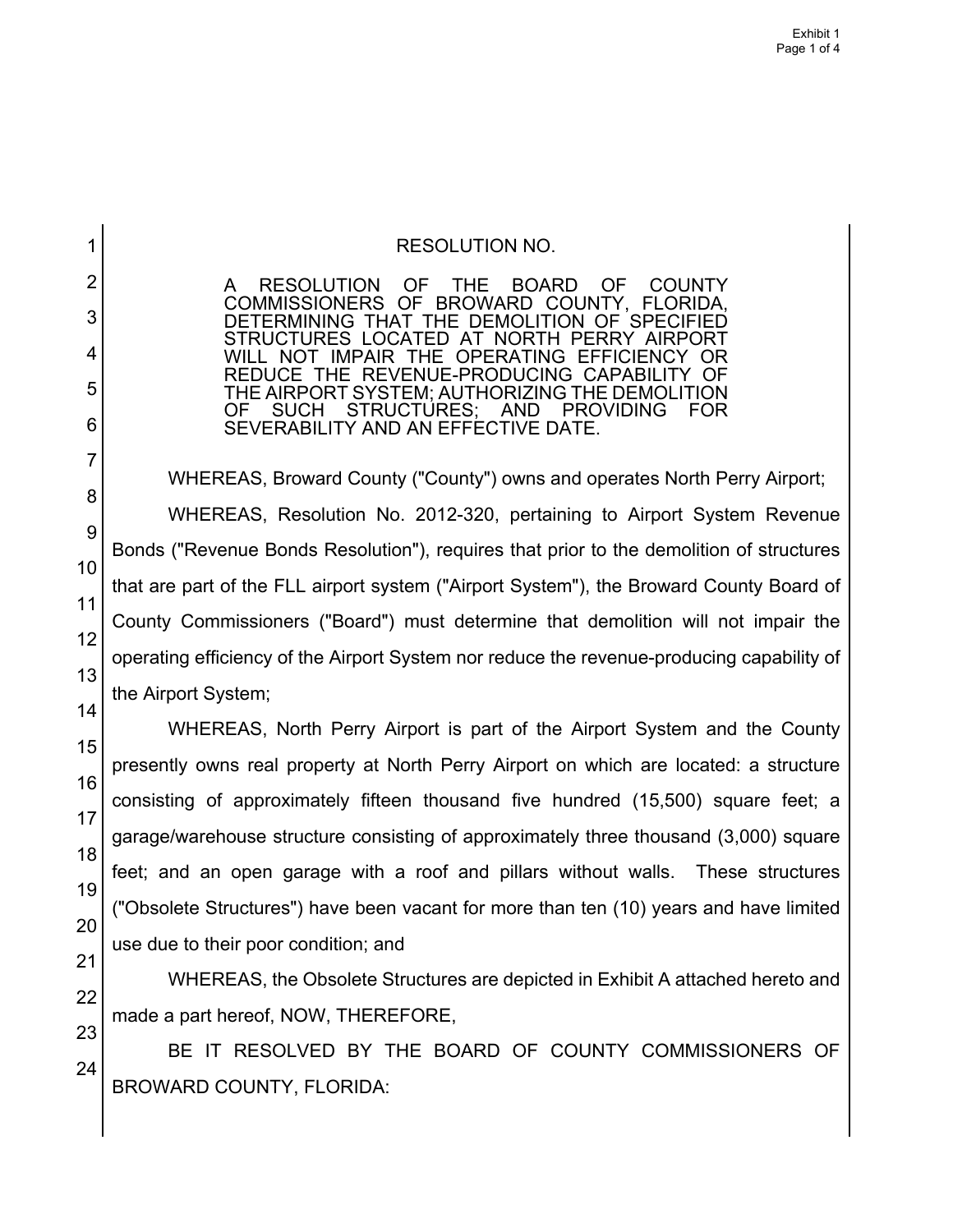1 2 3 4 5 6 7 8 9 10 11 12 13 14 15 16 17 18 19 20 21 22 23 24 Section 1. The recitals set forth in the preamble to this Resolution are incorporated by reference herein. Section 2. Pursuant to Section 712 of the Revenue Bonds Resolution, the Board hereby determines that the demolition of the Obsolete Structures will not impair the operating efficiency of the Airport System nor reduce the revenue-producing capability of the Airport System. Section 3. The Board hereby authorizes the demolition of the Obsolete Structures. Section 4. Severability. If any portion of this Resolution is determined by any court to be invalid, the invalid portion will be stricken, and such striking will not affect the validity of the remainder of this Resolution. If any court determines that this Resolution, in whole or in part, cannot be legally applied to any individual, group, entity, property, or circumstance, such determination will not affect the applicability of this Resolution to any other individual, group, entity, property, or circumstance.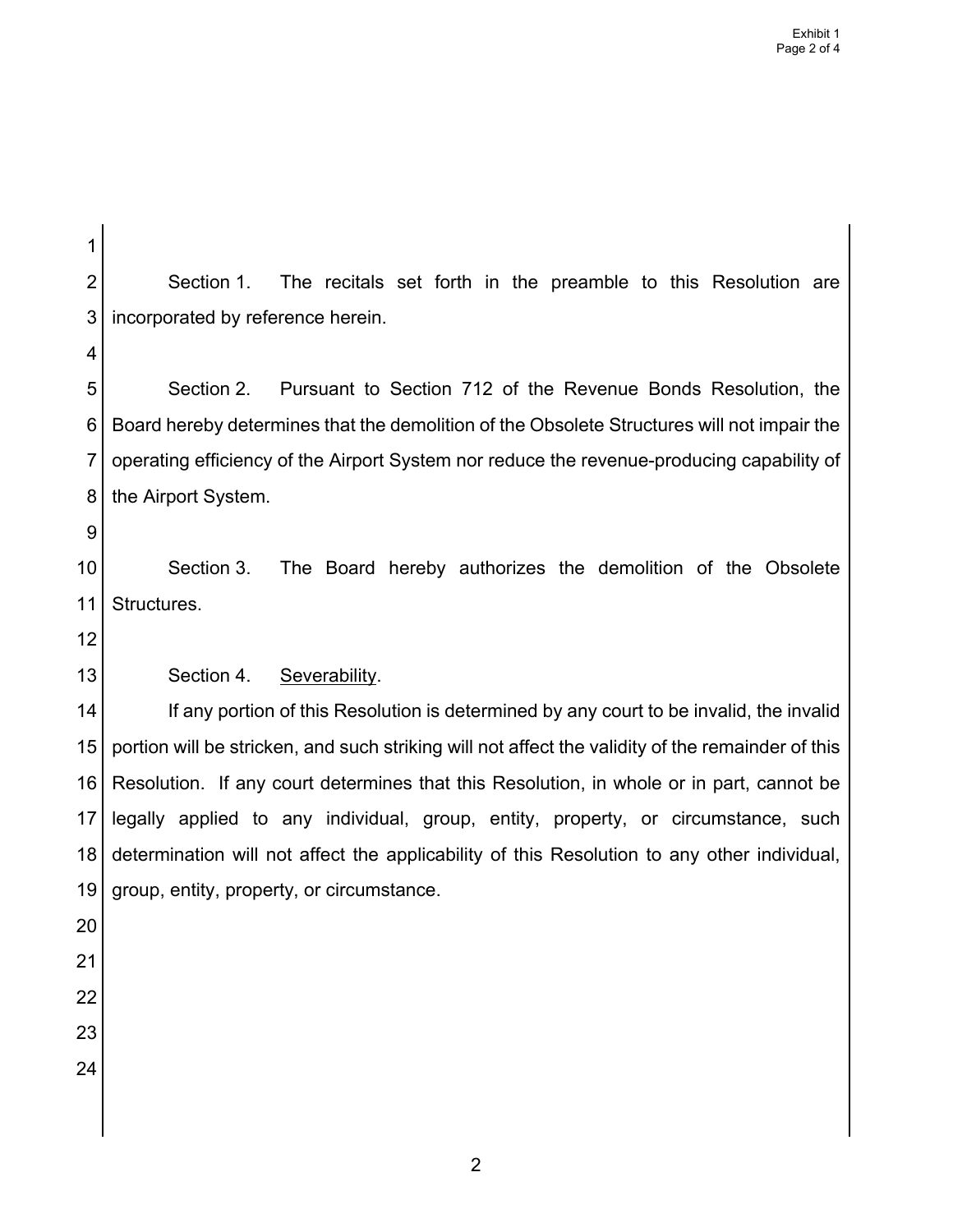| 1  | Section 5. Effective Date.                                                      |
|----|---------------------------------------------------------------------------------|
| 2  | This Resolution is effective upon adoption.                                     |
| 3  |                                                                                 |
| 4  | <b>ADOPTED this</b><br>day of<br>, 2022.                                        |
|    |                                                                                 |
| 5  |                                                                                 |
| 6  | Approved as to form and legal sufficiency:<br>Andrew J. Meyers, County Attorney |
| 7  |                                                                                 |
| 8  | By /s/ Sharon V. Thorsen<br><u>12/20/2021</u>                                   |
| 9  | Sharon V. Thorsen<br>(date)<br><b>Senior Assistant County Attorney</b>          |
| 10 |                                                                                 |
| 11 |                                                                                 |
| 12 |                                                                                 |
| 13 |                                                                                 |
| 14 |                                                                                 |
| 15 |                                                                                 |
| 16 |                                                                                 |
| 17 |                                                                                 |
| 18 |                                                                                 |
| 19 |                                                                                 |
| 20 |                                                                                 |
| 21 |                                                                                 |
| 22 |                                                                                 |
| 23 | SVT/ch<br>CBP HWO Demolition Reso.doc                                           |
| 24 | 12/16/2021<br>80071.0105                                                        |
|    |                                                                                 |
|    |                                                                                 |